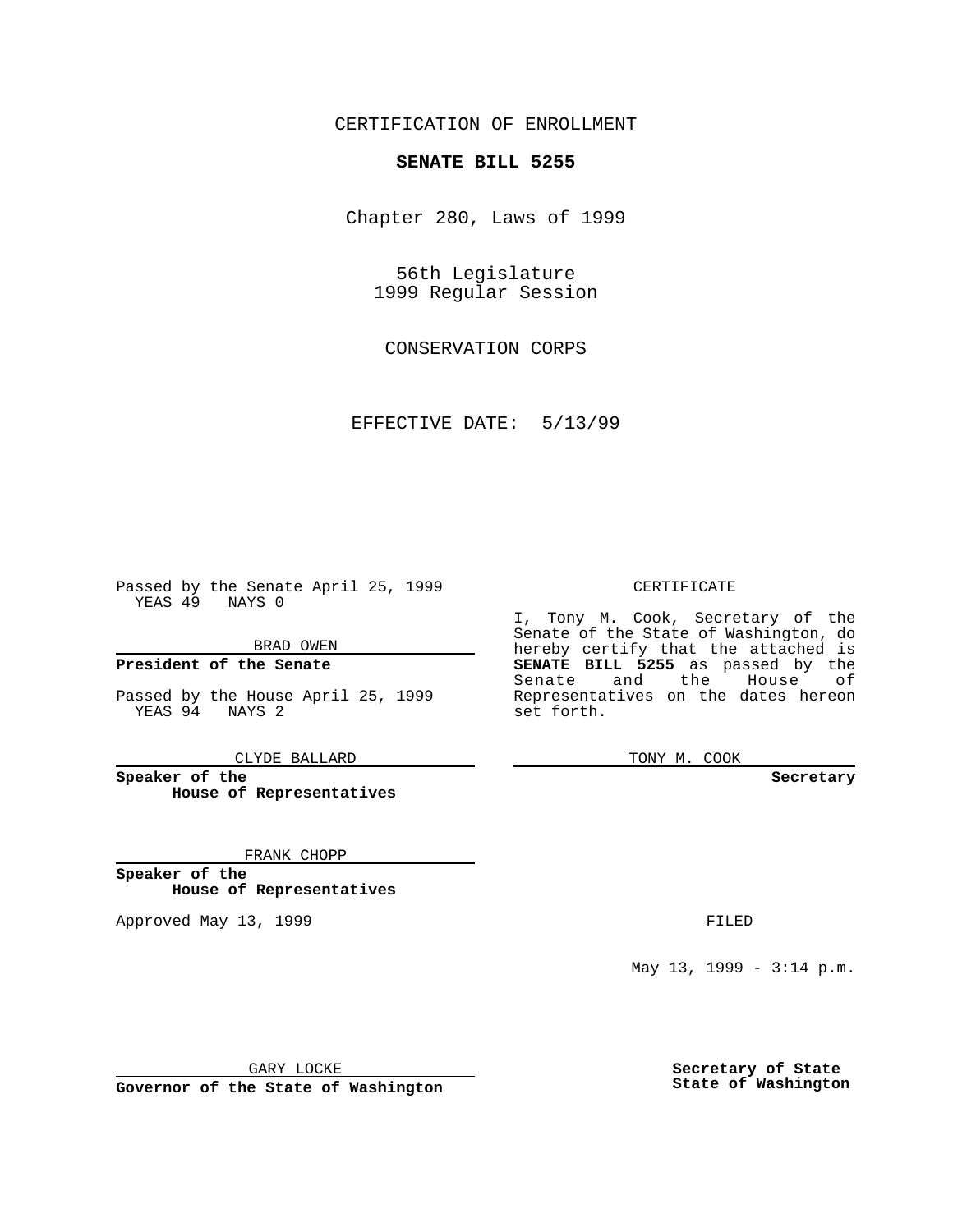### **SENATE BILL 5255** \_\_\_\_\_\_\_\_\_\_\_\_\_\_\_\_\_\_\_\_\_\_\_\_\_\_\_\_\_\_\_\_\_\_\_\_\_\_\_\_\_\_\_\_\_\_\_

\_\_\_\_\_\_\_\_\_\_\_\_\_\_\_\_\_\_\_\_\_\_\_\_\_\_\_\_\_\_\_\_\_\_\_\_\_\_\_\_\_\_\_\_\_\_\_

### AS AMENDED BY THE HOUSE

Passed Legislature - 1999 Regular Session

#### **State of Washington 56th Legislature 1999 Regular Session**

**By** Senators Jacobsen, Oke, Rasmussen and Finkbeiner; by request of Department of Fish and Wildlife

Read first time 01/18/1999. Referred to Committee on Natural Resources, Parks & Recreation.

 AN ACT Relating to the Washington conservation corps; amending RCW 43.220.020, 43.220.030, 43.220.040, 43.220.060, 43.220.070, and 43.220.120; adding a new section to chapter 43.220 RCW; repealing RCW 43.220.050, 43.220.220, 43.220.240, 43.131.383, 43.131.384, 43.220.150 and 43.220.230; and declaring an emergency.

6 BE IT ENACTED BY THE LEGISLATURE OF THE STATE OF WASHINGTON:

7 **Sec. 1.** RCW 43.220.020 and 1994 c 264 s 32 are each amended to 8 read as follows:

9 The Washington conservation corps is hereby created, to be 10 implemented by the following state departments: The employment 11 security department, the department of ecology, the department of fish 12 and wildlife, the department of natural resources, ((the department of 13 agriculture,)) and the state parks and recreation commission.

14 **Sec. 2.** RCW 43.220.030 and 1987 c 367 s 1 are each amended to read 15 as follows:

16 Program goals of the Washington conservation corps include:

17 (1) Conservation, rehabilitation, and enhancement of the state's 18 natural, historic, environmental, and recreational resources with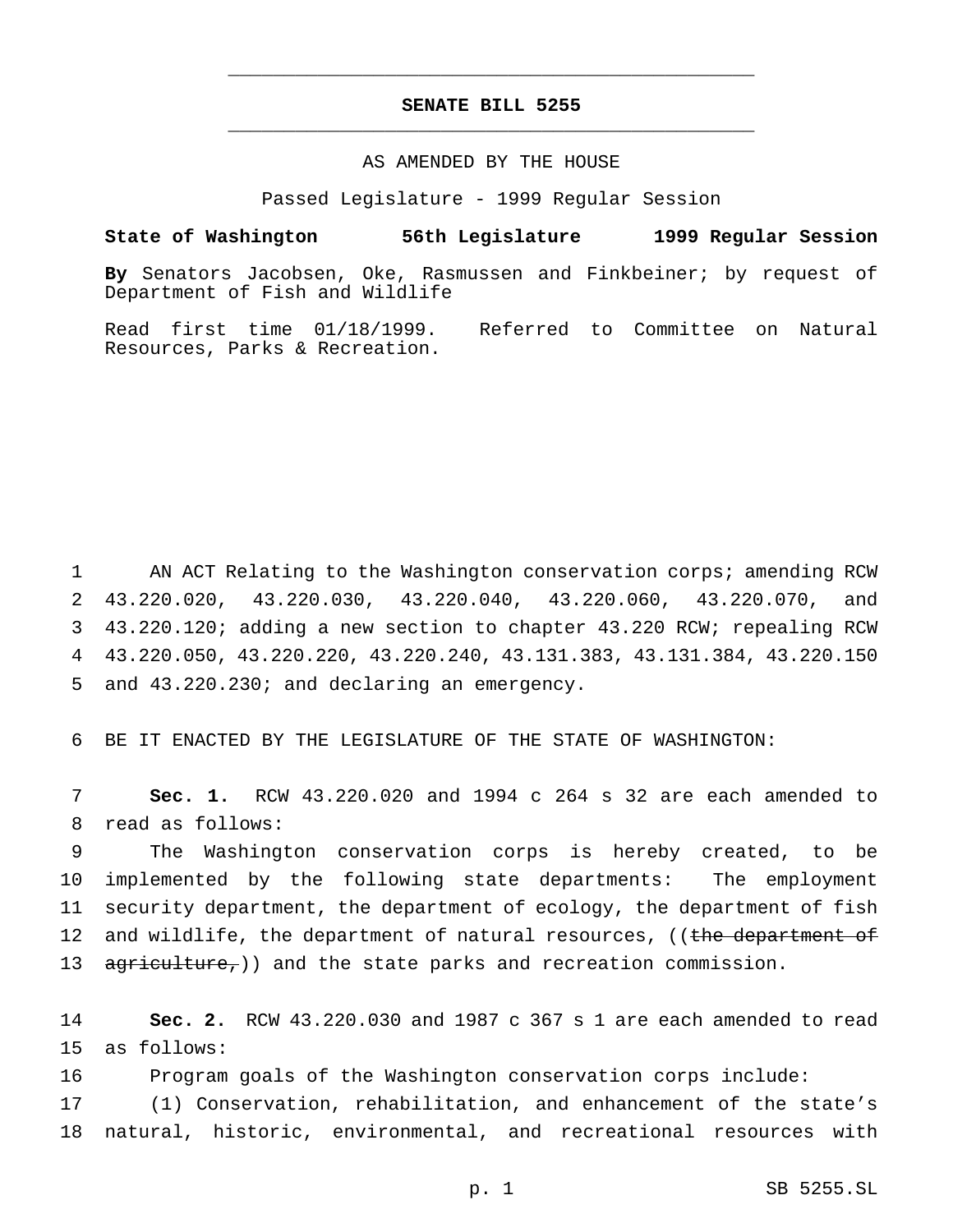emphasis given to projects which address the following state-wide priorities:

(a) Timber, fish and wildlife management plan;

(b) Watershed management plan;

 (c) ((1989 centennial celebration and)) Eco-tourism and heritage tourism;

7 (d) ((Puget Sound)) State-wide water quality;

8 (e) United States-Canada fisheries treaty;

 (f) Public access to and environmental education about stewardship 10 of natural resources ((through recreational facilities)) on state 11 lands;

(g) Recreational trails;

(h) Salmon recovery and volunteer initiatives;

 (2) Development of the state's youth resources through meaningful work experiences;

 (3) Making outdoor and historic resources of the state available 17 for public enjoyment;

 (4) Teaching of the workings of natural, environmental, and biological systems, as well as basic employment skills;

 (5) Assisting agencies in carrying out statutory assignments with 21 limited funding resources; and

 (6) Providing needed public services in both urban and rural settings with emphasis in a distressed area or areas.

 **Sec. 3.** RCW 43.220.040 and 1987 c 367 s 2 are each amended to read as follows:

 Unless the context clearly requires otherwise, the definitions in this section apply throughout this chapter.

 (1) "Public lands" means any lands or waters, or interests therein, owned or administered by any agency or instrumentality of the state, federal, or local government.

(2) "Corps" means the Washington conservation corps.

 (3) "Corps member" means an individual enrolled in the Washington conservation corps.

 (4) "Corps member leaders" or "specialists" means members of the corps who serve in leadership or training capacities or who provide specialized services other than or in addition to the types of work and services that are performed by the corps members in general.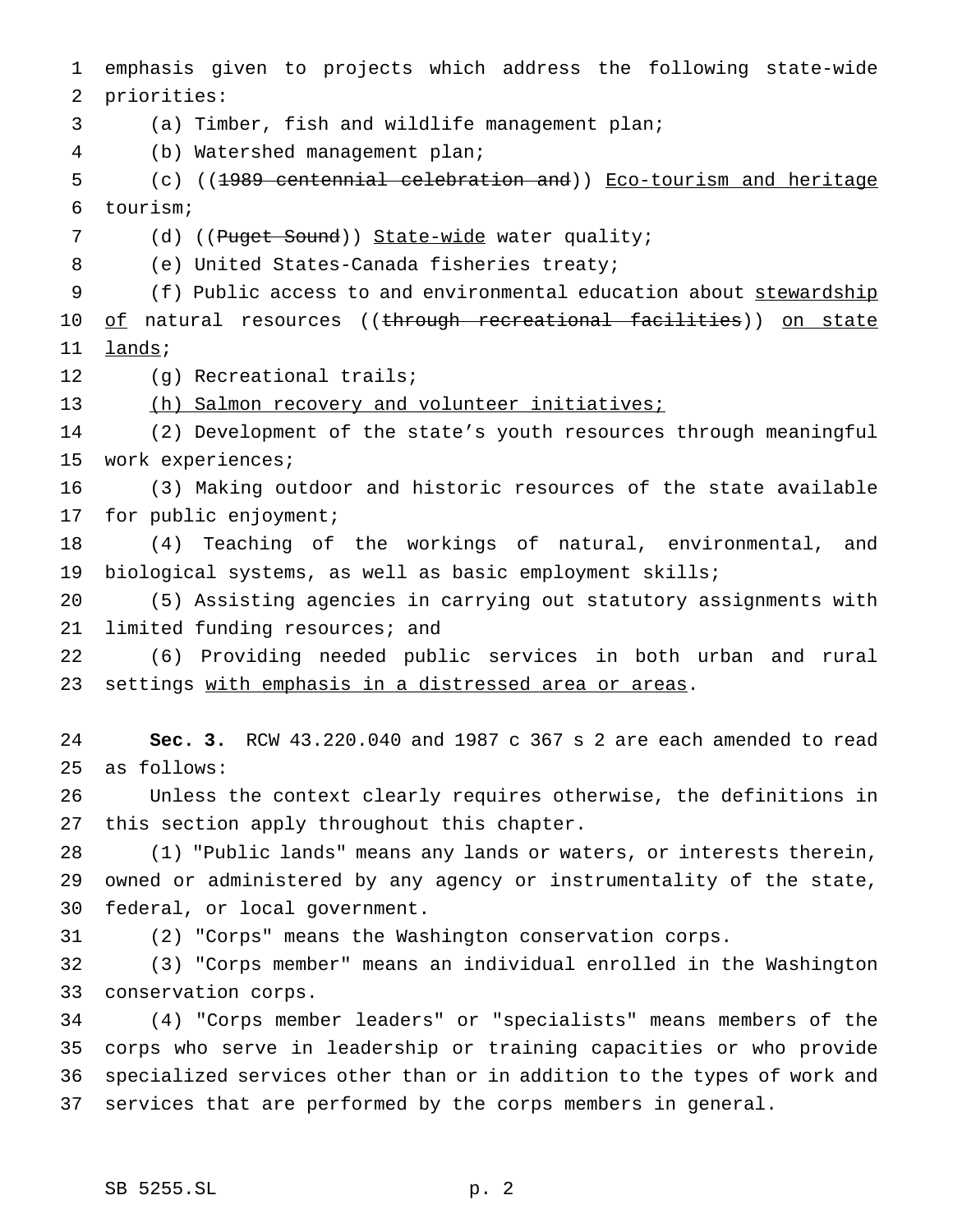(5) "Council" means the Washington conservation corps coordinating council.

 (6) "Crew supervisor" means temporary, project, or permanent state employees who supervise corps members and coordinate work project design and completion.

# (7) "Distressed area" has the meaning as defined in RCW 43.168.020.

 **Sec. 4.** RCW 43.220.060 and 1987 c 505 s 44 are each amended to read as follows:

 (1) Each state department identified in RCW 43.220.020 shall have the following powers and duties to carry out its functions relative to the Washington conservation corps:

12 (a) Recruiting and employing staff ((and)), corps members, corps 13 member leaders<sub>1</sub> and specialists;

 (b) ((Adopting criteria for the selection of applicants to the program from among the enrollees of the youth employment exchange 16 <del>program;</del>

 $\left\{\frac{e}{c}\right\}$ ) Executing agreements for furnishing the services of the 18 ((employment conservation program)) corps to carry out conservation corps programs to any federal, state, or local public agency, any local organization as specified in this chapter in concern with the overall 21 objectives of the conservation corps;

 $((\{d\})\)$  (c) Applying for and accepting grants or contributions of 23 funds from any private source;

 (( $\left(\frac{1}{12}\right)$ ) (d) Determining a preference for those projects which will provide long-term benefits to the public, will provide productive training and work experiences to the members involved, will be labor- intensive, may result in payments to the state for services performed, 28 and can be promptly completed; and

29 ( $(\{\text{f}\})$ ) (e) Entering into agreements with community colleges within the state's community and technical college system and other educational institutions or independent nonprofit agencies to provide special education in basic skills, including reading, writing, and mathematics for those conservation corps members who may benefit by participation in such classes. Classes shall be scheduled after corps working hours. Participation by members is not mandatory but shall be strongly encouraged. The participation shall be a primary factor in determining whether the opportunity for corps membership beyond one year shall be offered. Instruction related to the specific role of the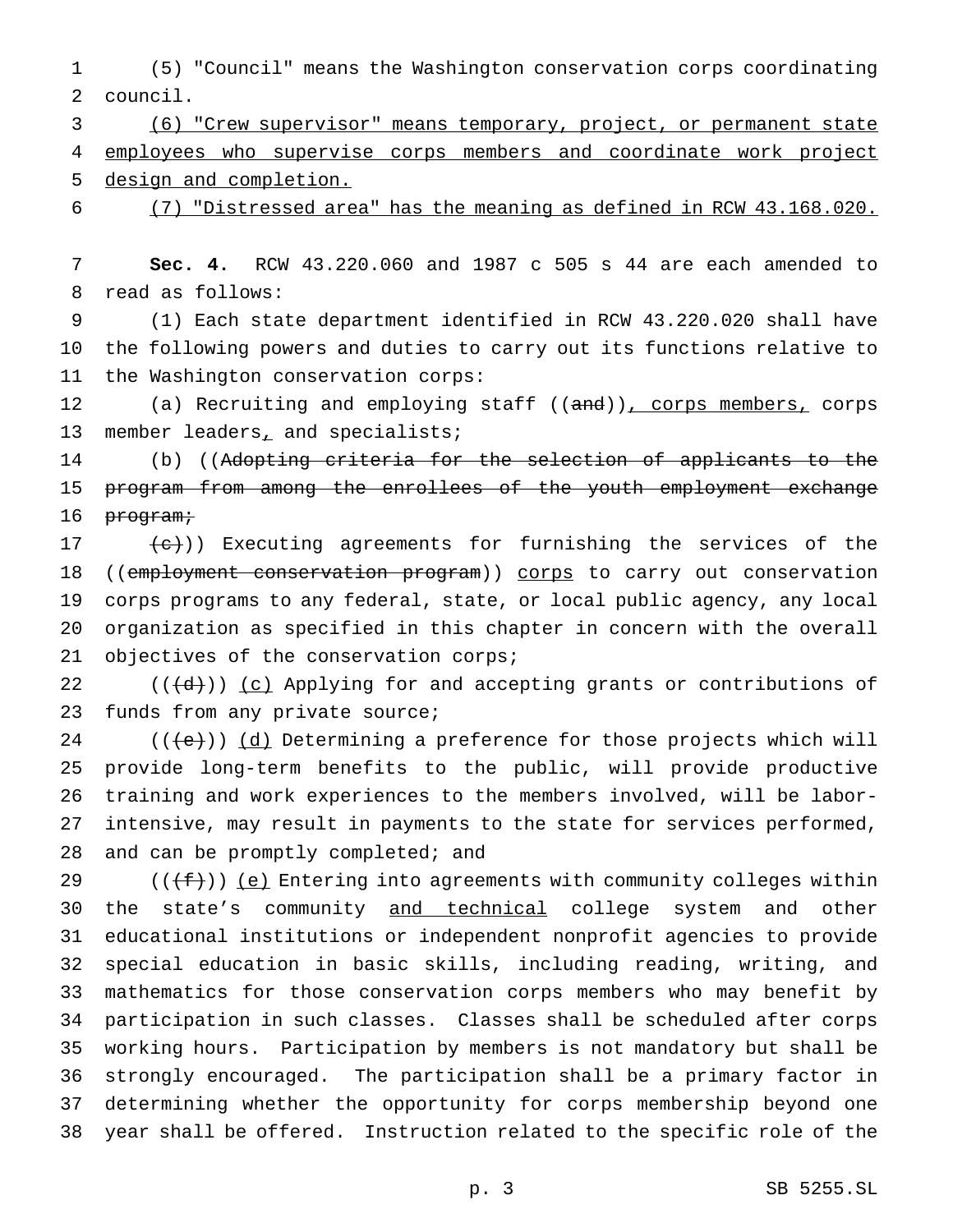department in resource conservation shall also be offered, either in a classroom setting or as is otherwise appropriate.

 (2) The assignment of corps members shall not result in the displacement of currently employed workers, including partial displacement such as reduction in hours of nonovertime work, wages, or other employment benefits. Supervising agencies that participate in the program may not terminate, lay-off, or reduce the working hours of any employee for the purpose of using a corps member with available funds. In circumstances where substantial efficiencies or a public purpose may result, supervising agencies may use corps members to carry out essential agency work or contractual functions without displacing current employees.

 (3) Facilities, supplies, instruments, and tools of the supervising agency shall be made available for use by the conservation corps to the extent that such use does not conflict with the normal duties of the agency. The agency may purchase, rent, or otherwise acquire other necessary tools, facilities, supplies, and instruments.

 **Sec. 5.** RCW 43.220.070 and 1995 c 399 s 112 are each amended to read as follows:

 (1) Conservation corps members shall be unemployed residents of the state between eighteen and twenty-five years of age at the time of enrollment who are citizens or lawful permanent residents of the United States. The age requirements may be waived for corps leaders and specialists with special leadership or occupational skills; such members shall be given special responsibility for providing leadership, character development, and sense of community responsibility to the corps members, groups, and work crews to which they are assigned. The upper age requirement may be waived for residents who have a sensory or mental handicap. Special effort shall be made to recruit minority and disadvantaged youth who meet selection criteria of the conservation corps. Preference shall be given to youths residing in areas, both urban and rural, in which there exists substantial unemployment exceeding the state average unemployment rate.

 (2) The legislature finds that people with developmental disabilities would benefit from experiencing a meaningful work experience, and learning the value of labor and of membership in a productive society.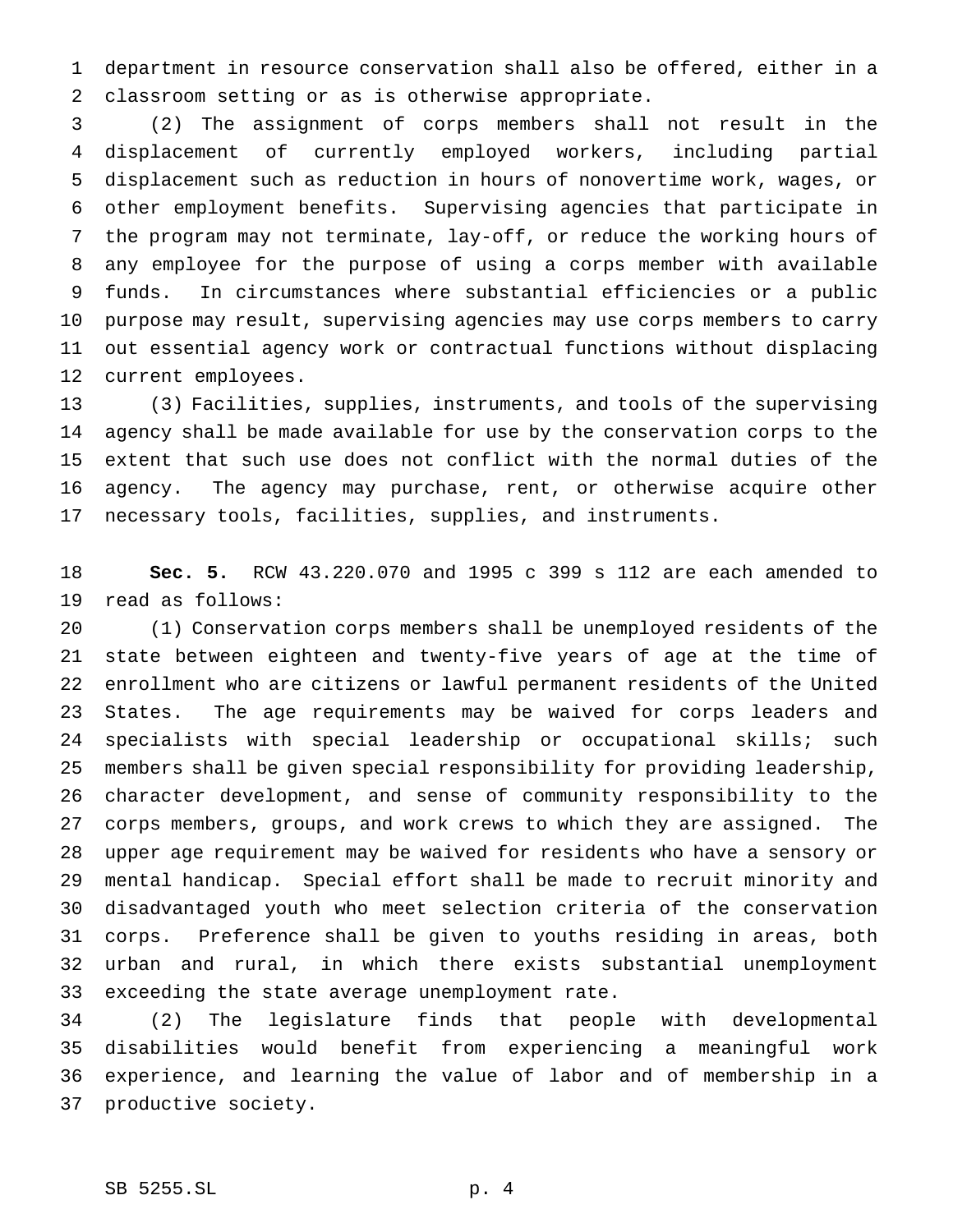The legislature urges state agencies that are participating in the Washington conservation corps program to consider for enrollment in the program people who have developmental disabilities, as defined in RCW 71A.10.020.

 If an agency chooses to enroll people with developmental disabilities in its Washington conservation corps program, the agency may apply to the United States department of labor, employment standards administration for a special subminimum wage certificate in order to be allowed to pay enrollees with developmental disabilities according to their individual levels of productivity.

 (3) Corps members shall not be considered state employees. Other provisions of law relating to civil service, hours of work, rate of compensation, sick leave, unemployment compensation, state retirement plans, and vacation leave do not apply to the Washington conservation 15 corps except for the crew ((leaders)) supervisors, who shall be project employees, and the administrative and supervisory personnel.

 (4) Enrollment shall be for a period of six months which may be 18 extended for  $((an))$  additional  $((six-month) )$  six-month periods by 19 mutual agreement of the corps and the corps member, not to exceed two 20 years. Corps members shall be reimbursed at the minimum wage rate 21 established by state or federal law, whichever is higher, which may be increased by up to five percent for each additional six-month period 23 worked: PROVIDED, That if agencies elect to run a residential program, the appropriate costs for room and board shall be deducted from the corps member's paycheck as provided in chapter 43.220 RCW.

 (5) Corps members are to be available at all times for emergency response services coordinated through the department of community, trade, and economic development or other public agency. Duties may include sandbagging and flood cleanup, search and rescue, and other functions in response to emergencies.

 **Sec. 6.** RCW 43.220.120 and 1994 c 264 s 34 are each amended to read as follows:

 (1) There is established a conservation corps within the department of fish and wildlife.

35 (2) Specific work project areas of the ((game)) fish and wildlife conservation corps may include the following:

- (a) Habitat development;
- (b) Land clearing;

p. 5 SB 5255.SL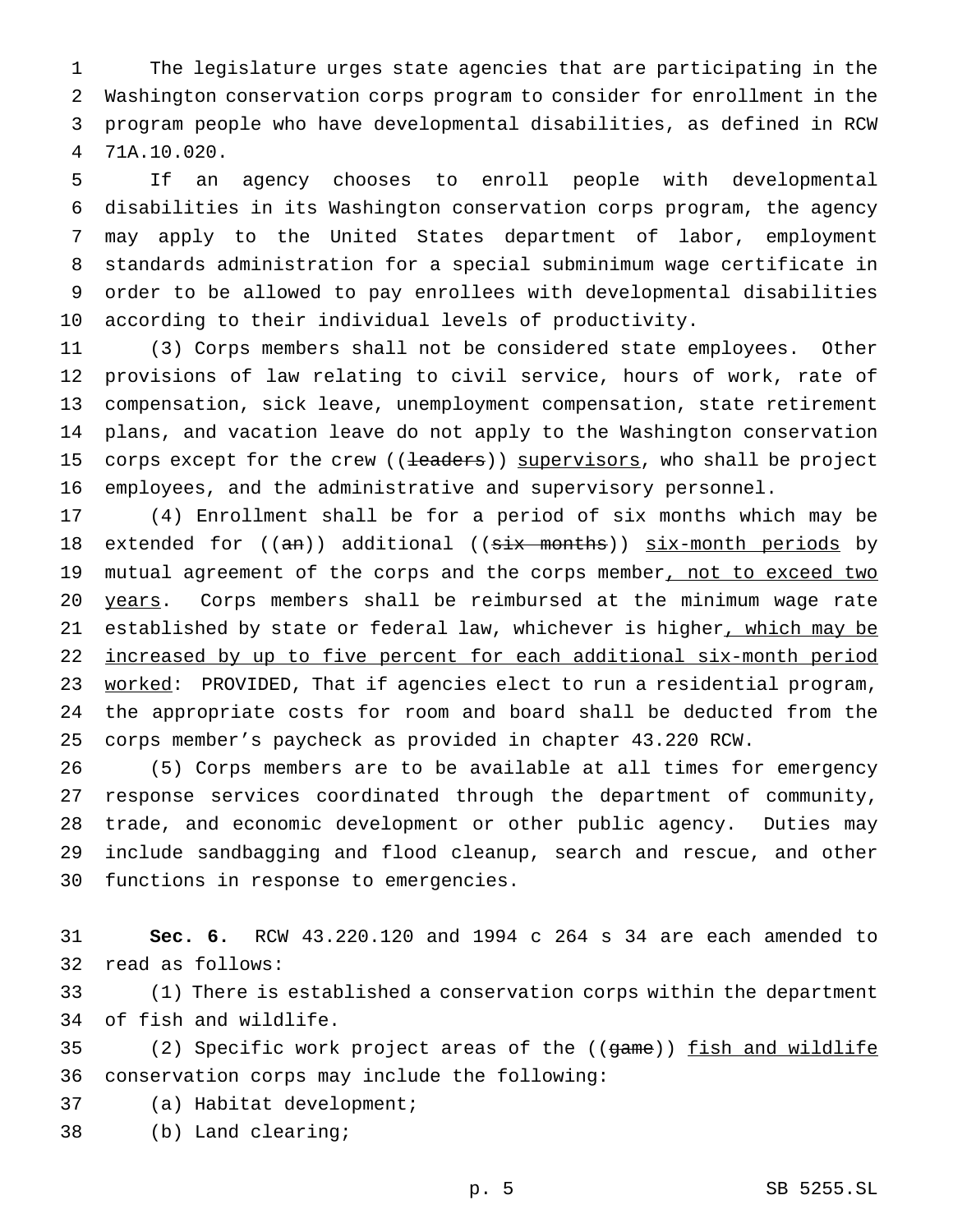(c) Construction projects; (d) Noxious weed control; (e) Brush cutting; (f) Reader board construction; (g) Painting; (h) Cleaning and repair of rearing ponds; (i) Fishtrap construction; 8 (j) Brush clearance; (k) Spawning channel restoration; (l) Log removal; (m) Nest box maintenance and cleaning; (n) Fence building; (o) Winter game feeding and herding; (p) Stream rehabilitation; (q) Fish hatchery operation and maintenance; (r) Fish tagging; and (s) Such other projects as the director of fish and wildlife may determine. If appropriate facilities are available, the director of fish and wildlife may authorize carrying out projects which involve

 NEW SECTION. **Sec. 7.** A new section is added to chapter 43.220 RCW to read as follows:

 (1) An amount not to exceed five percent of the funds available for the Washington conservation corps may be expended on agency administrative costs. Agency administrative costs are indirect expenses such as personnel, payroll, contract administration, fiscal services, and other overhead costs.

 (2) An amount not to exceed twenty percent of the funds available for the Washington conservation corps may be expended for costs included in subsection (1) of this section and program support costs. Program support costs include, but are not limited to, program planning, development of reports, job and career training, uniforms and equipment, and standard office space and utilities. Program support costs do not include direct scheduling and supervision of corps members.

 (3) A minimum of eighty percent of the funds available for the Washington conservation corps shall be expended for corps member salaries and benefits and for direct supervision of corps members.

overnight stays.